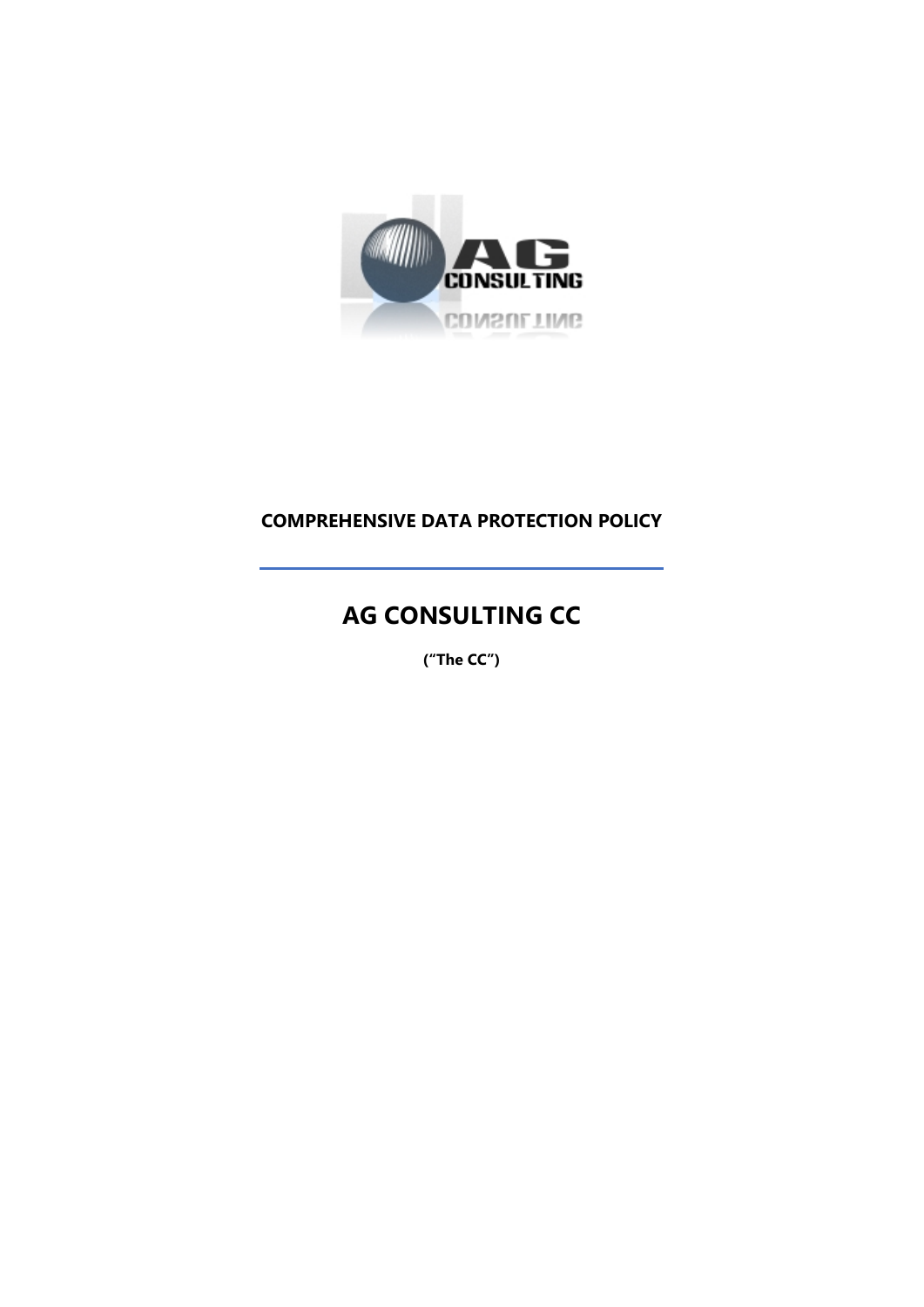# **Contents**

| 4 <sup>1</sup> |  |
|----------------|--|
| 5.             |  |
|                |  |
|                |  |
|                |  |
|                |  |
|                |  |
| 6.             |  |
|                |  |
| 7 <sup>1</sup> |  |
| 8.             |  |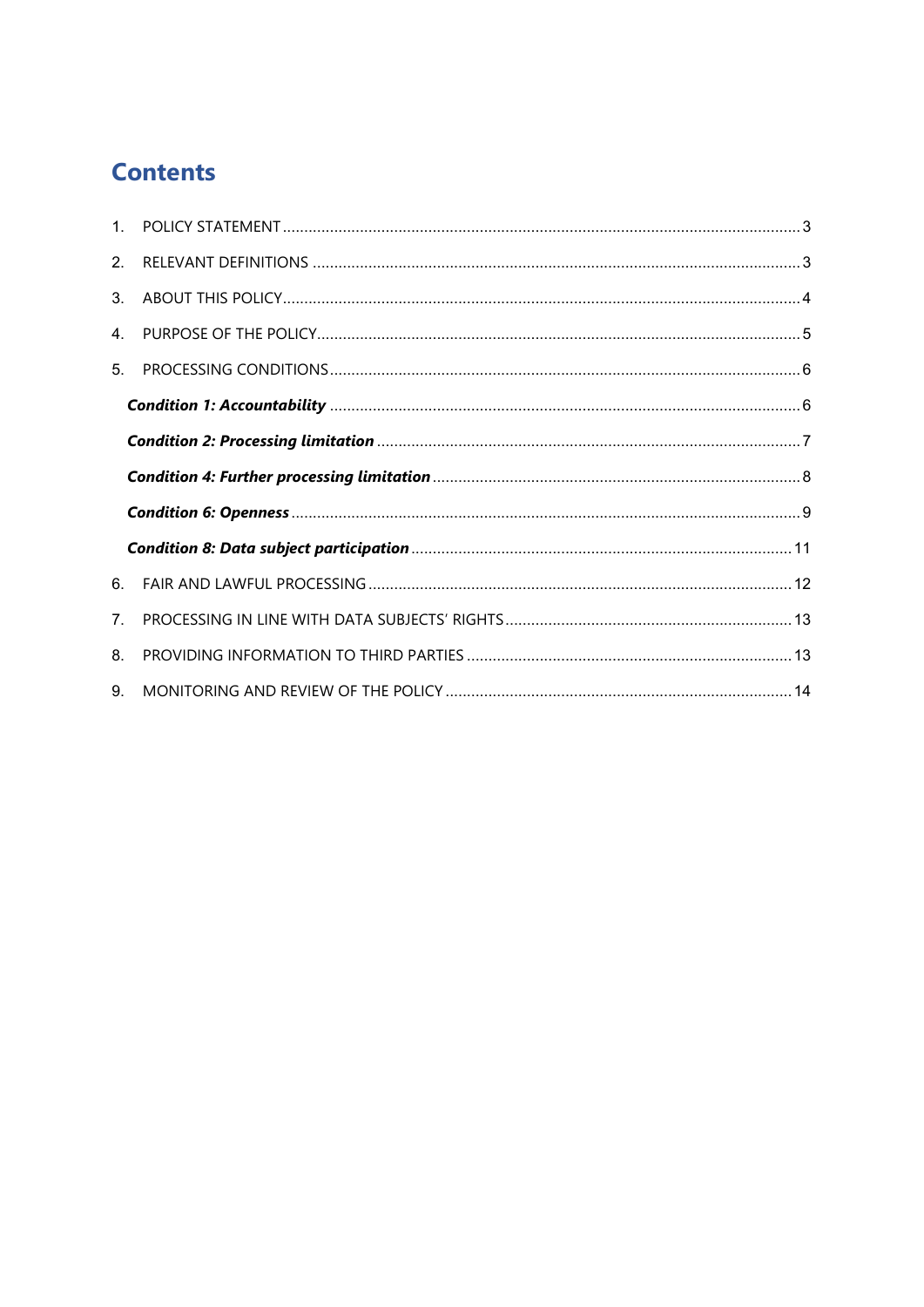#### <span id="page-2-0"></span>**1. POLICY STATEMENT**

- 1.1. Everyone has rights regarding how their personal information is handled. During the course of its activities AG Consulting CC ("the CC") will collect, store and process personal information about its staff, clients, suppliers and other third parties. The CC recognises the need to treat this information in an appropriate and lawful manner.
- 1.2. Any breach of this policy amounts to serious misconduct and may result in disciplinary action.

# <span id="page-2-1"></span>**2. RELEVANT DEFINITIONS**

- 2.1. The following terms bear the meaning given to them here in this policy and its annexures:
	- 2.1.1. "**CC**" means AG Consulting CC;
	- 2.1.2. "**Data subjects**" for the purpose of this policy include all living individuals and juristic persons about whom the CC holds personal information. All data subjects have legal rights in relation to their personal information.
	- 2.1.3. "**Operators**" include any person who processes personal information on behalf of a responsible party. While employees of responsible parties are excluded from this definition, it may include suppliers which handle personal information on the CC's behalf.
	- 2.1.4. "**IO**" means the information officer of the CC in terms of section 56 of POPIA and who will have the ultimate responsibility to ensure that the CC complies with the provisions of POPIA;
	- 2.1.5. "**Personal information**" means information relating to an identifiable, living, natural person, and (where applicable) an identifiable, existing juristic person, including the name, race, gender, marital status, address and identifying number of a person, symbol, e-mail address, physical address, telephone number, location information, online identifier or other particular assignment to the person.
	- 2.1.6. "**POPIA**" means the Protection of Personal Information Act 4 of 2013.
	- 2.1.7. "**Processing**" is any activity that involves use of personal information. It includes any operation or activity or any set of operations, whether or not by automatic means, concerning personal information, including—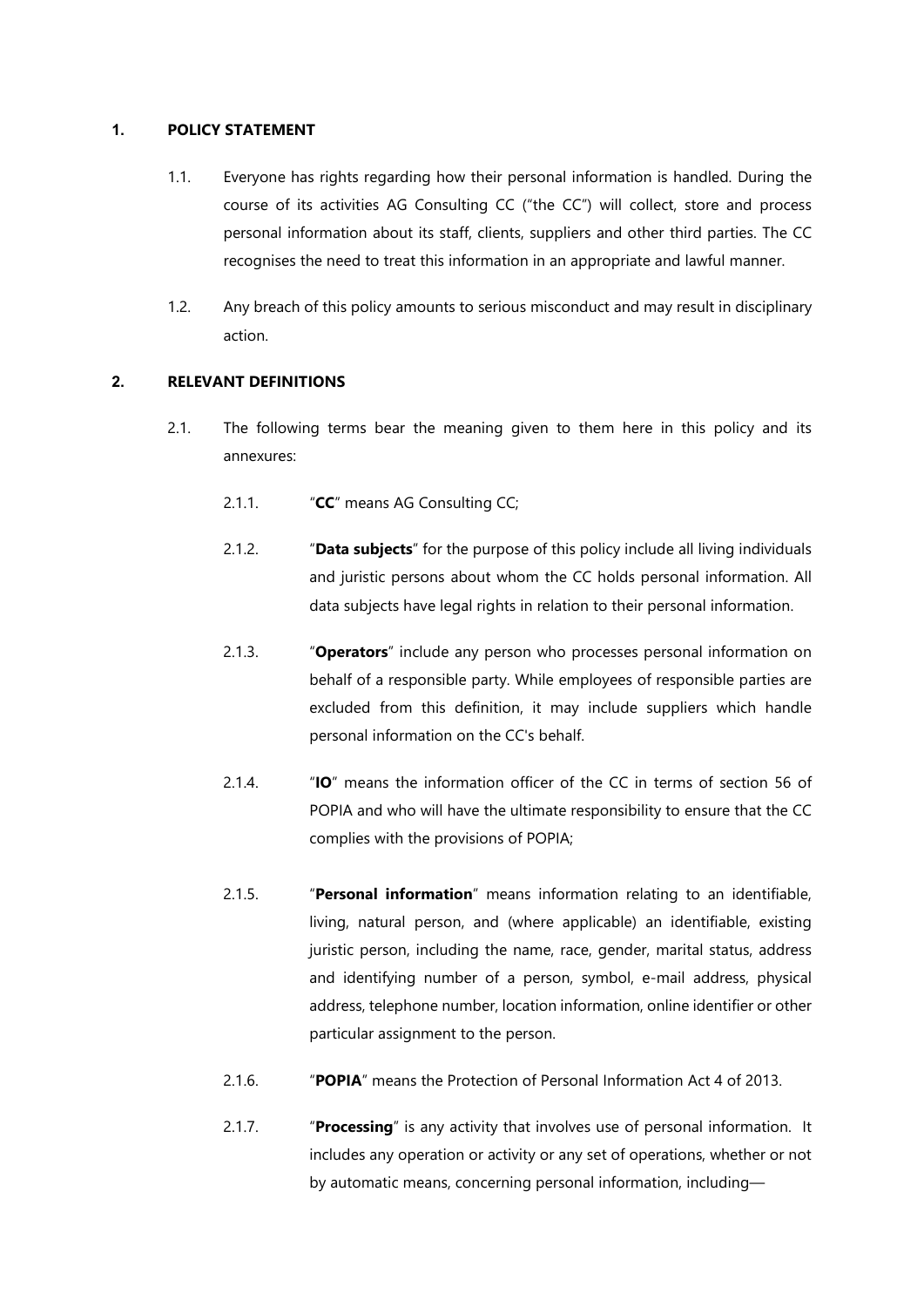- (i) the collection, receipt, recording, organisation, collation, storage, updating or modification, retrieval, alteration, consultation or use;
- (ii) dissemination by means of transmission, distribution or making available in any other form; or
- (iii) merging, linking, as well as restriction, degradation, erasure or destruction of information.
- 2.1.8. "**Processing conditions**" means the eight (8) conditions for the lawful processing of personal information set forth in chapter 3 of POPIA.
- 2.1.9. "**Regulator**" means the Information Regulator established in terms of section 39 of POPIA.
- 2.1.10. "**Responsible parties**" means the people or organisations who/which determine the purposes for which, and the manner in which, any personal information is processed. They have a responsibility to establish practices and policies in line with POPIA. The CC is the responsible party in respect of all personal information used in its business.
- 2.1.11. "**Special personal information**" includes personal information concerning the religious or philosophical beliefs, race or ethnic origin, trade union membership, political persuasion, health or sex life or biometric information of a data subject; or the criminal behaviour of a data subject to the extent that such information relates to the alleged commission by a data subject of any offence; or any proceedings in respect of any offence allegedly committed by a data subject or the disposal of such proceedings.
- 2.1.12. "**Users**" include employees of the CC whose work involves processing personal information. Users have a duty to protect the information they handle by following the CC's data privacy and data protection policies at all times.

#### <span id="page-3-0"></span>**3. ABOUT THIS POLICY**

3.1. This policy applies to all users and will come into effect on 30 June 2021.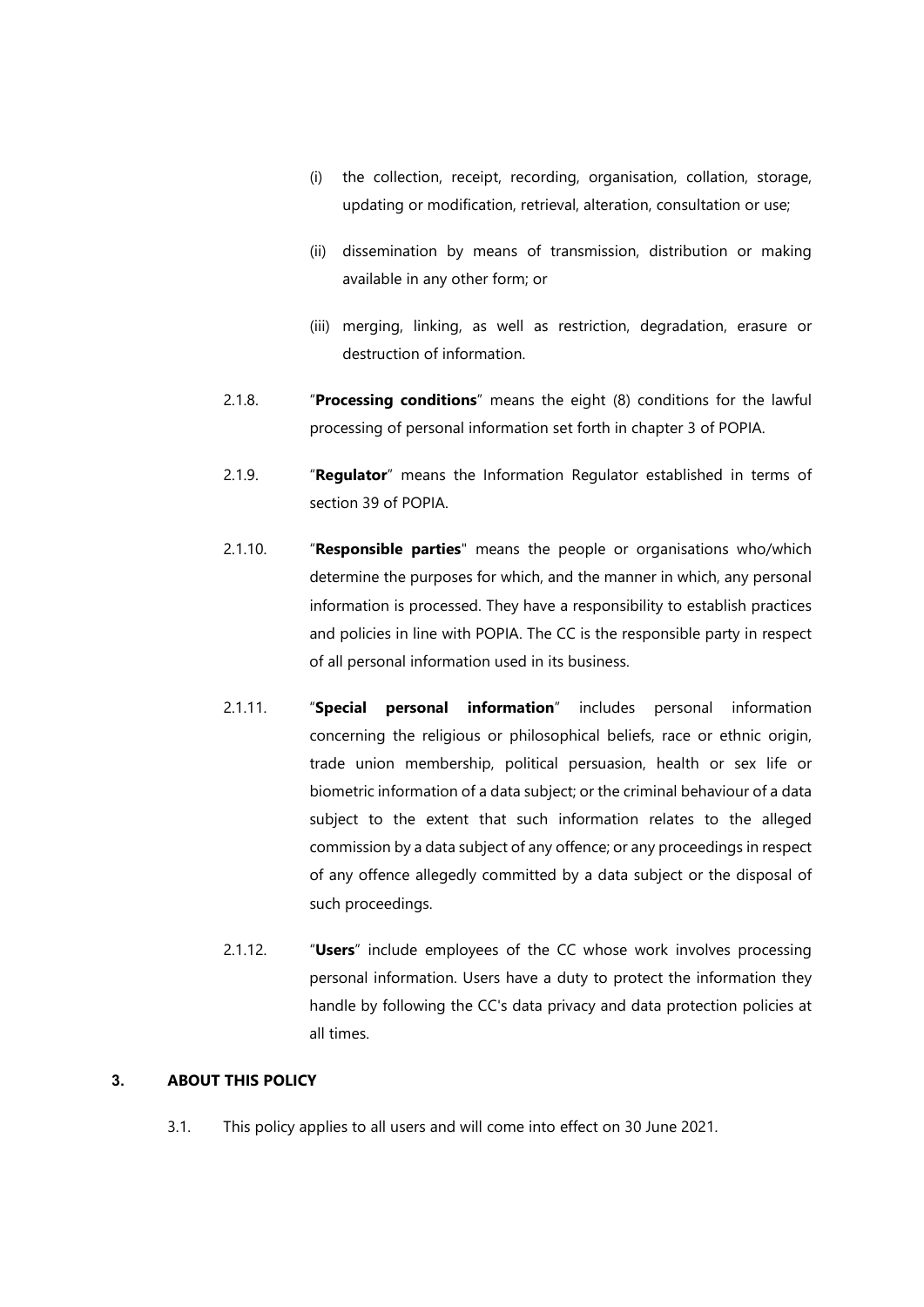- 3.2. The types of information that the CC may be required to handle include details of current, past and prospective employees, suppliers and service providers that the CC communicates with, as well as personal information and special personal information in respect of its clients and their stakeholders. The information, which may be held on paper or on a computer or other electronic media, is subject to certain legal safeguards specified in POPIA and other regulations. POPIA imposes restrictions on how the CC may use that information.
- 3.3. POPIA applies to the automated or non-automated processing of personal information entered into a record in any form (provided that when the recorded personal information is processed by non-automated means, it forms part of a filing system or is intended to form part thereof) by or for the CC.
- 3.4. This policy sets out the CC's rules on personal information protection and the legal conditions to be satisfied in relation to the obtaining, handling, processing, storage, transportation and destruction of personal information*.*
- 3.5. This policy does not form part of any employee's contract of employment and may be amended at any time.
- 3.6. The IO is responsible for ensuring compliance with POPIA and with this policy. That post is held by one of the joint members of the CC, who is contactable at (087) 898- 4956 and via e-mail at **[info@agconsulting.co.za.](mailto:info@agconsulting.co.za)** Any questions or concerns about the operation of this policy should be referred to the IO in the first instance.
- 3.7. If you consider that the policy has not been followed in respect of personal information about yourself or others you should raise the matter with your line manager or the IO.

# <span id="page-4-0"></span>**4. PURPOSE OF THE POLICY**

The purpose of the policy is to establish management direction and high-level objectives for regulating the manner in which personal information is processed and to provide for remedies in cases where personal information is not handled accordingly. Further purposes of the policy include:

- 4.1. compliance with the requirements of POPIA;
- 4.2. the identification and codification of documents and ensuring adequate protection and maintenance of accuracy of documents where required;
- 4.3. providing a set framework and unified policy regarding the methods and procedures for the retention and destruction of documents;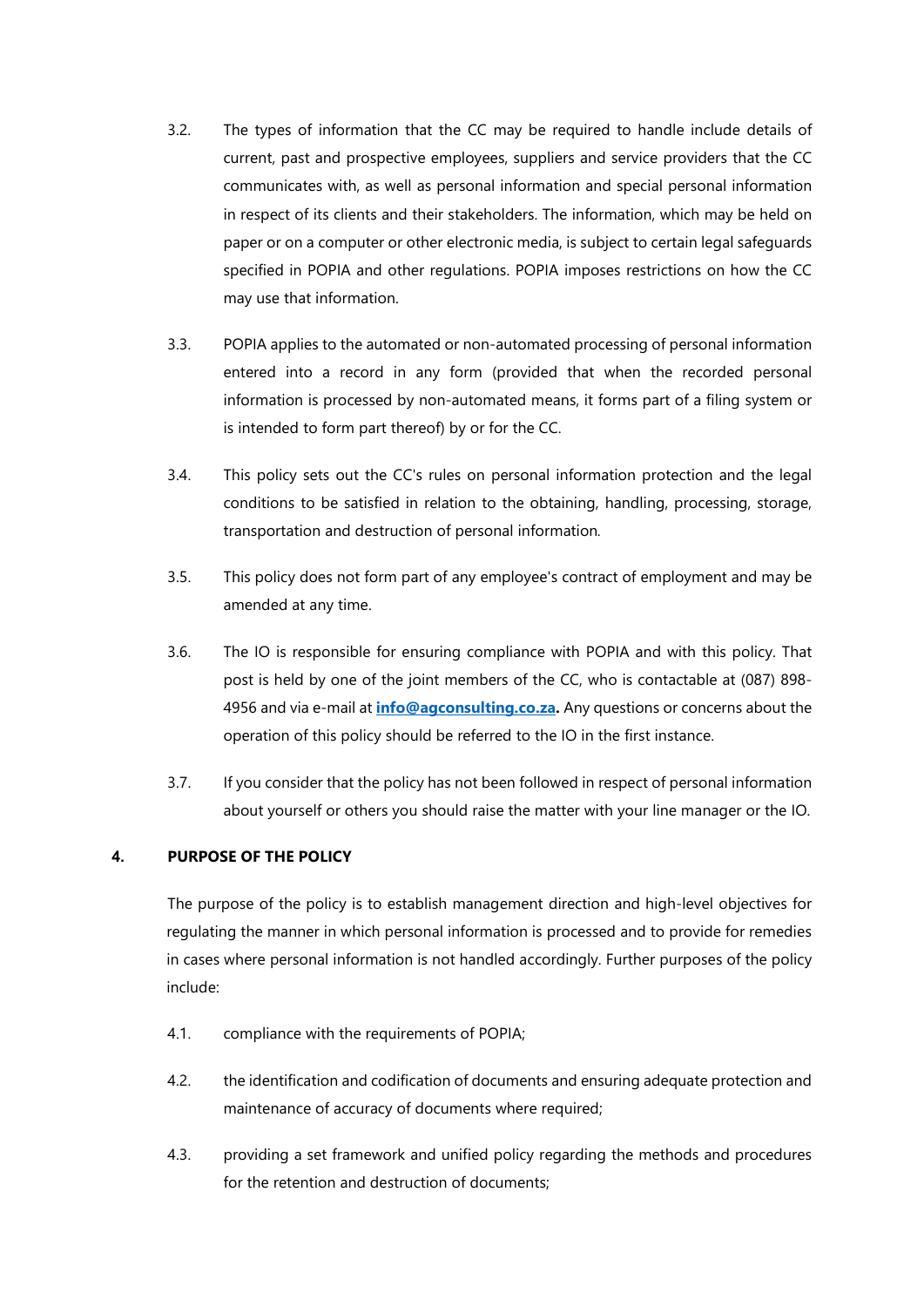- 4.4. ensuring records that are no longer required or documents that are of no value are destroyed properly and in accordance with the data retention schedule of the CC; and
- 4.5. providing assistance to employees in understanding the requirements relating to the protection of personal information and the retention and destruction of documents.

#### <span id="page-5-0"></span>**5. PROCESSING CONDITIONS**

Anyone processing personal information must comply with the following eight processing conditions:

- 5.1. Condition 1: Accountability;
- 5.2. Condition 2: Processing Limitation;
- 5.3. Condition 3: Purpose Specification;
- 5.4. Condition 4: Further Processing Limitation;
- 5.5. Condition 5: Information Quality;
- 5.6. Condition 6: Openness;
- 5.7. Condition 7: Security Safeguards; and
- 5.8. Condition 8: Data Subject Participation.

#### <span id="page-5-1"></span>*Condition 1: Accountability*

- 5.9. The CC must ensure that the processing conditions are complied with.
- 5.10. The CC has appointed an IO to encourage and support the CC in achieving overall compliance with POPIA.
- 5.11. The IO is responsible for drafting an information security policy, which will, among other things, address document retention, access to information and classification of data.
- 5.12. The CC will furthermore monitor compliance with information security standards on an ongoing basis.
- 5.13. Training or awareness sessions for employees on POPIA will be conducted on a regular basis.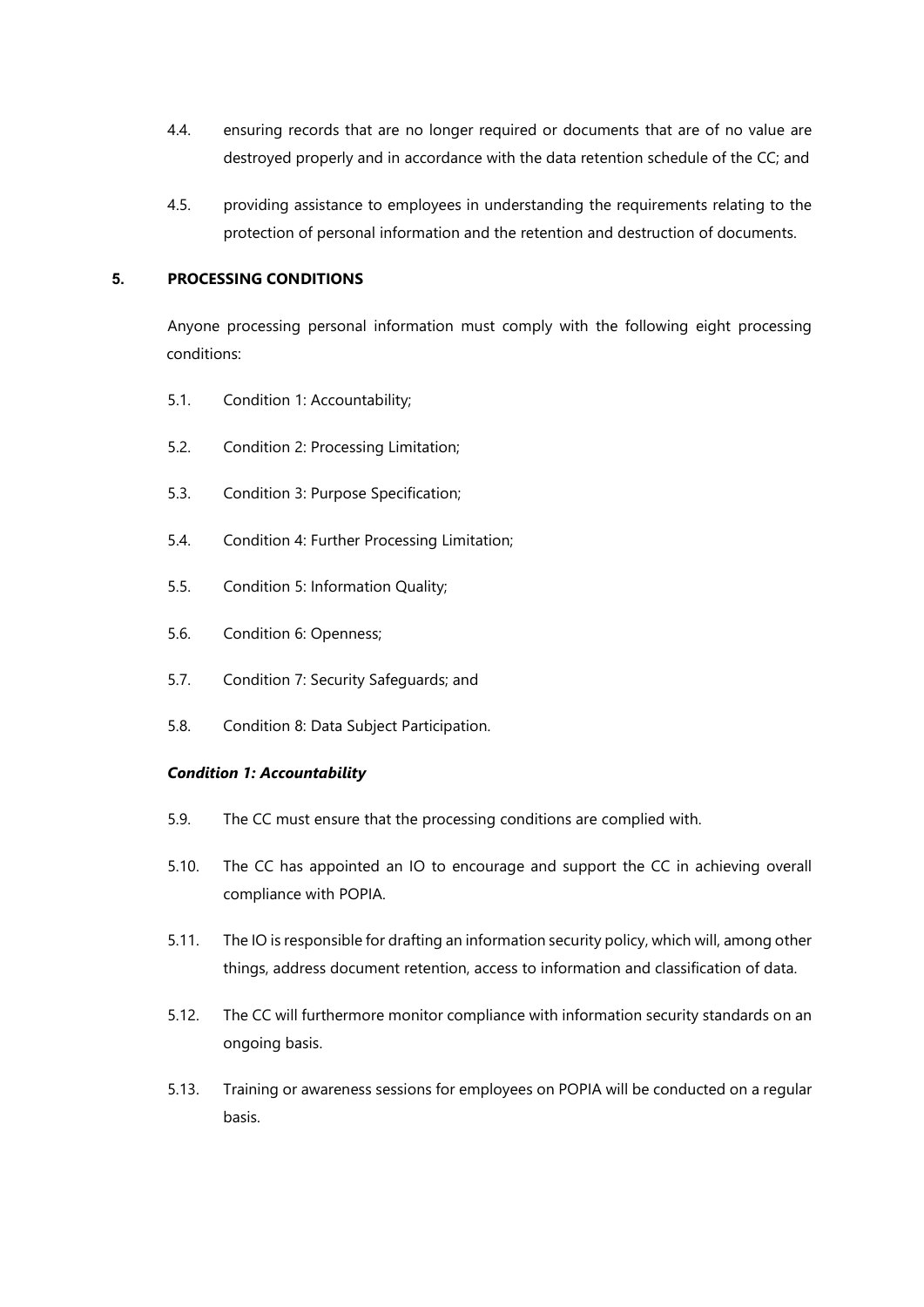#### <span id="page-6-0"></span>*Condition 2: Processing limitation*

- 5.14. Personal information may only be processed lawfully and in a manner that does not infringe on the privacy of a data subject.
- 5.15. Personal information may only be processed if, given the purpose for which it is processed, it is adequate, relevant and not excessive.
- 5.16. There are a number of grounds that the CC may use in order to process personal information.
- 5.17. It is advisable to obtain voluntary, informed and specific consent from data subjects, where possible, before collecting their personal information.
- 5.18. A data subject may withdraw consent at any time and such withdrawal of consent should be noted. A data subject may also object at any time on reasonable grounds, to the processing of its personal information, save if other legislation provides for such processing. The CC may then no longer process the personal information, unless it has another lawful justification for doing so.
- 5.19. Generally, personal information must be collected from the data subject directly except in certain circumstances which may include if the data subject has made personal information public or if collection from another source is necessary.

#### *Condition 3: Purpose specification*

- 5.20. Personal information may only be collected for specific, explicitly defined and lawful reasons relating to the functions or activities of the CC, of which the data subject is made aware.
- 5.21. Personal information will only be collected to the extent that it is required for the specific purpose notified to the data subject. Any personal information which is not necessary for that purpose will not be collected in the first place.
- 5.22. Once collected, personal information will only be processed for the specific purposes notified to the data subject when the personal information was first collected or for any other purposes specifically permitted by POPIA. This means that personal information will not be collected for one purpose and then used for another. If it becomes necessary to change the purpose for which the personal information is processed, the data subject will be informed of the new purpose before any processing occurs.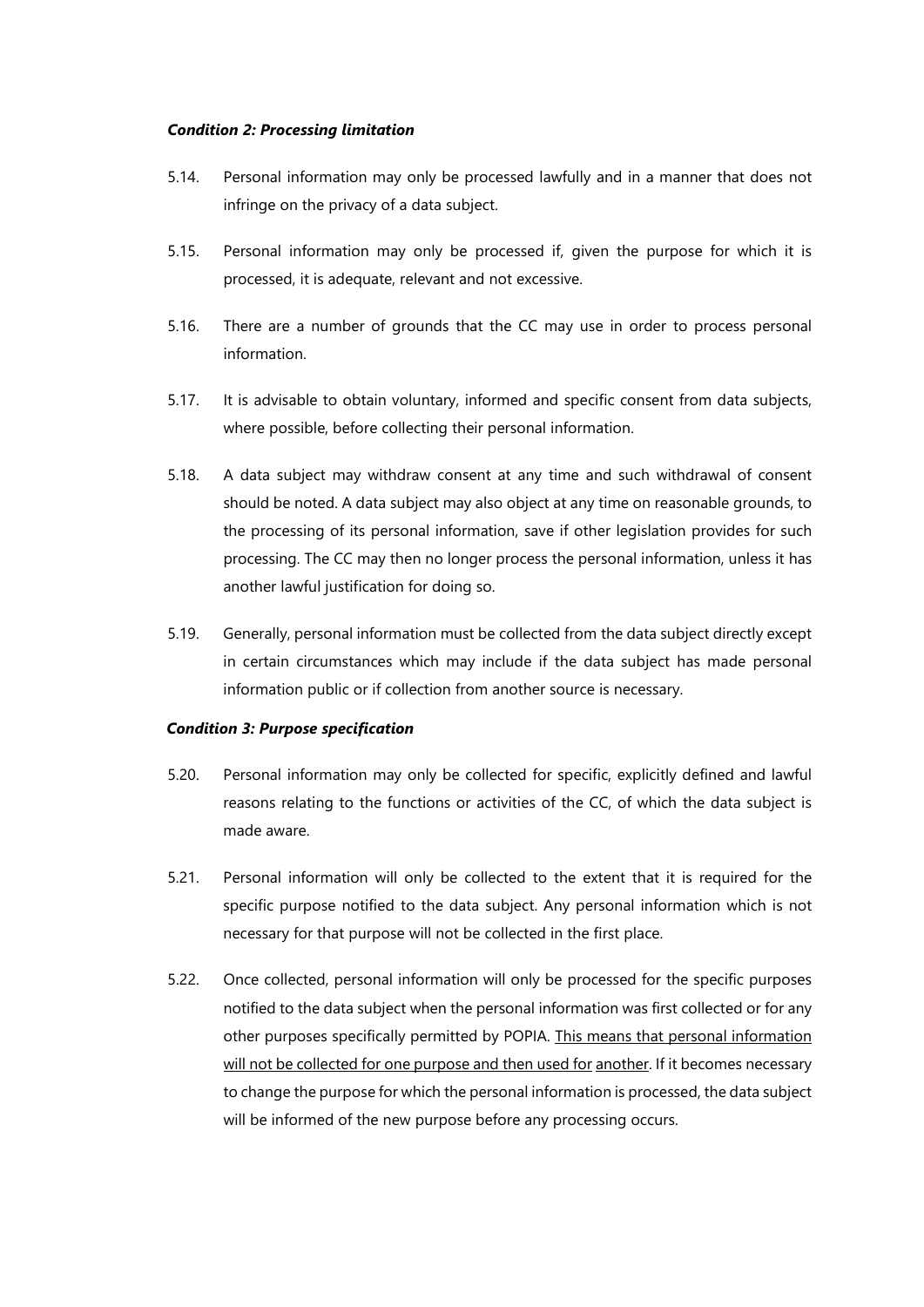- 5.23. Records of personal information may only be kept for as long as necessary for achieving the purpose for which the information was collected or subsequently processed, unless:
	- 5.23.1. retention of the record is required or authorised by law;
	- 5.23.2. the responsible party reasonably requires the record for lawful purposes related to its functions or activities;
	- 5.23.3. retention of the record is required by a contract between the parties thereto; or
	- 5.23.4. the data subject or a competent person where the data subject is a child has consented to the retention of the record.
- 5.24. Personal information will therefore not be kept longer than is necessary for the purpose for which it was collected. This means that personal information must be destroyed or deleted in a manner that prevents its reconstruction in an intelligible form or be deidentified as soon as reasonably practicable after The CC is no longer authorised to retain the record.

#### <span id="page-7-0"></span>*Condition 4: Further processing limitation*

- 5.25. Further processing of personal information must be compatible with purpose of collection, unless the data subject has consented to such further processing.
- 5.26. Where personal information is transferred to a third party for further processing, the further processing must be compatible with the purpose for which it was initially collected, unless the data subject has consented to such further processing or it is permitted in terms of POPIA.
- 5.27. If personal information is to be used for any other purpose the further consent of the data subject must be obtained. Where this is not possible, the IO should be consulted.
- 5.28. Personal information may only be disclosed to other recipients of The CC in accordance with the provisions of its Personal Information Sharing Policy.
- 5.29. The CC must take reasonably practicable steps to ensure that personal information is complete, accurate, not misleading and updated where necessary in light of the purpose for which such information is collected.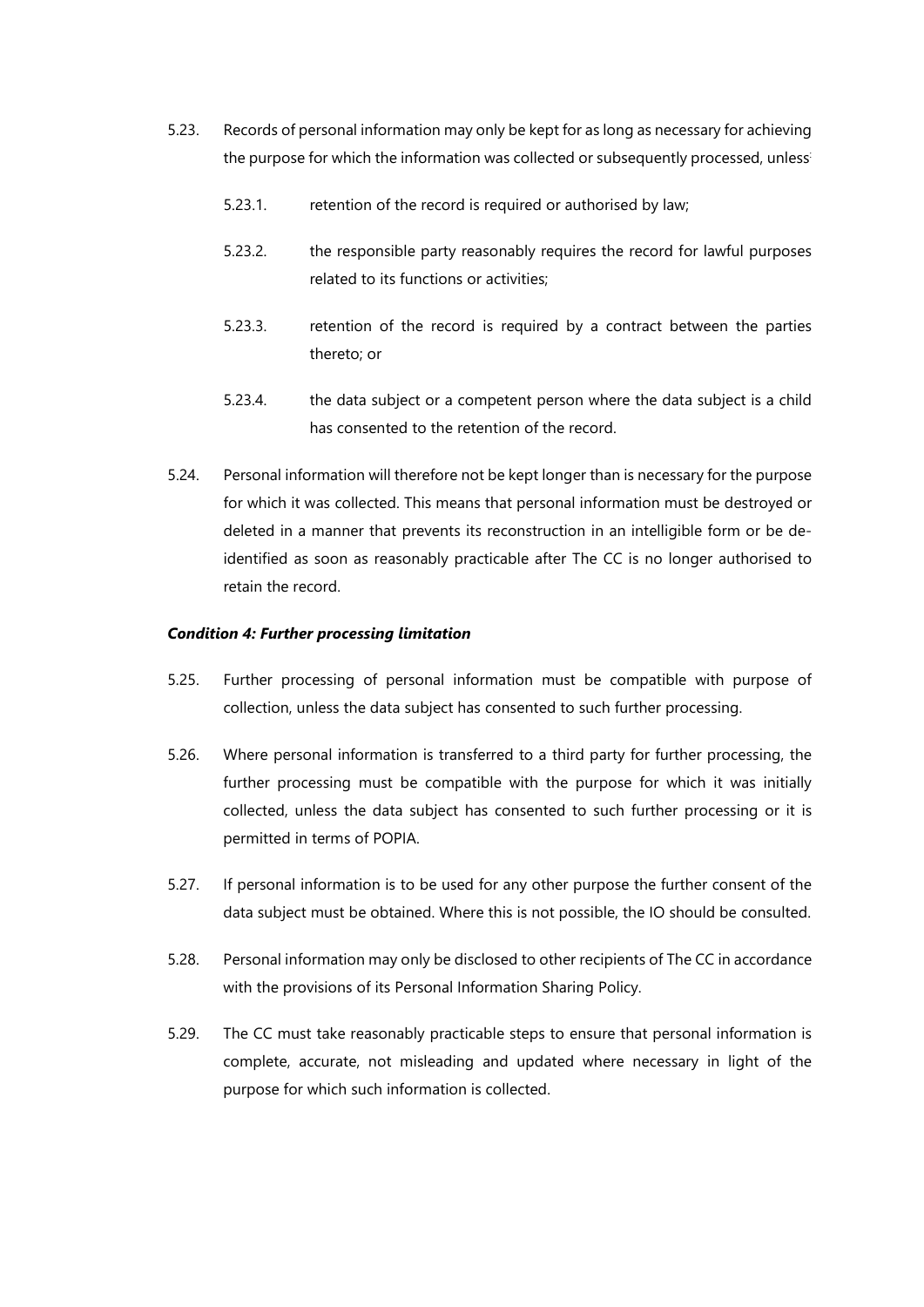- 5.30. Information which is incorrect or misleading is not accurate and steps will therefore be taken to check the accuracy of any personal information at the point of collection and at regular intervals afterwards. Inaccurate or out-of-date information will be destroyed.
- 5.31. The IO will develop processes for:
	- 5.31.1. checking the accuracy and completeness of records containing personal information;
	- 5.31.2. dealing with complaints relating to the timeliness and accuracy of personal information;
	- 5.31.3. individuals to periodically verify and update their personal information;
	- 5.31.4. making individuals aware of these processes; and
	- 5.31.5. monitoring and tracking updates to personal information.
- 5.32. The IO will furthermore put procedures in place to verify that records containing personal information remain relevant, accurate and up-to-date.

#### <span id="page-8-0"></span>*Condition 6: Openness*

- 5.33. The CC must take reasonably practicable steps to ensure that the data subject is aware of:
	- 5.33.1. the information being collected and where the information is not collected from the data subject, the source from which it is collected;
	- 5.33.2. the name and address of the CC;
	- 5.33.3. the purpose for which the information is being collected;
	- 5.33.4. whether or not the supply of the information by that data subject is voluntary or mandatory;
	- 5.33.5. the consequences of failure to provide the information;
	- 5.33.6. any particular law authorising or requiring the collection of the information;
	- 5.33.7. where applicable, the fact that the responsible party intends to transfer the information to a country or international organisation and the level of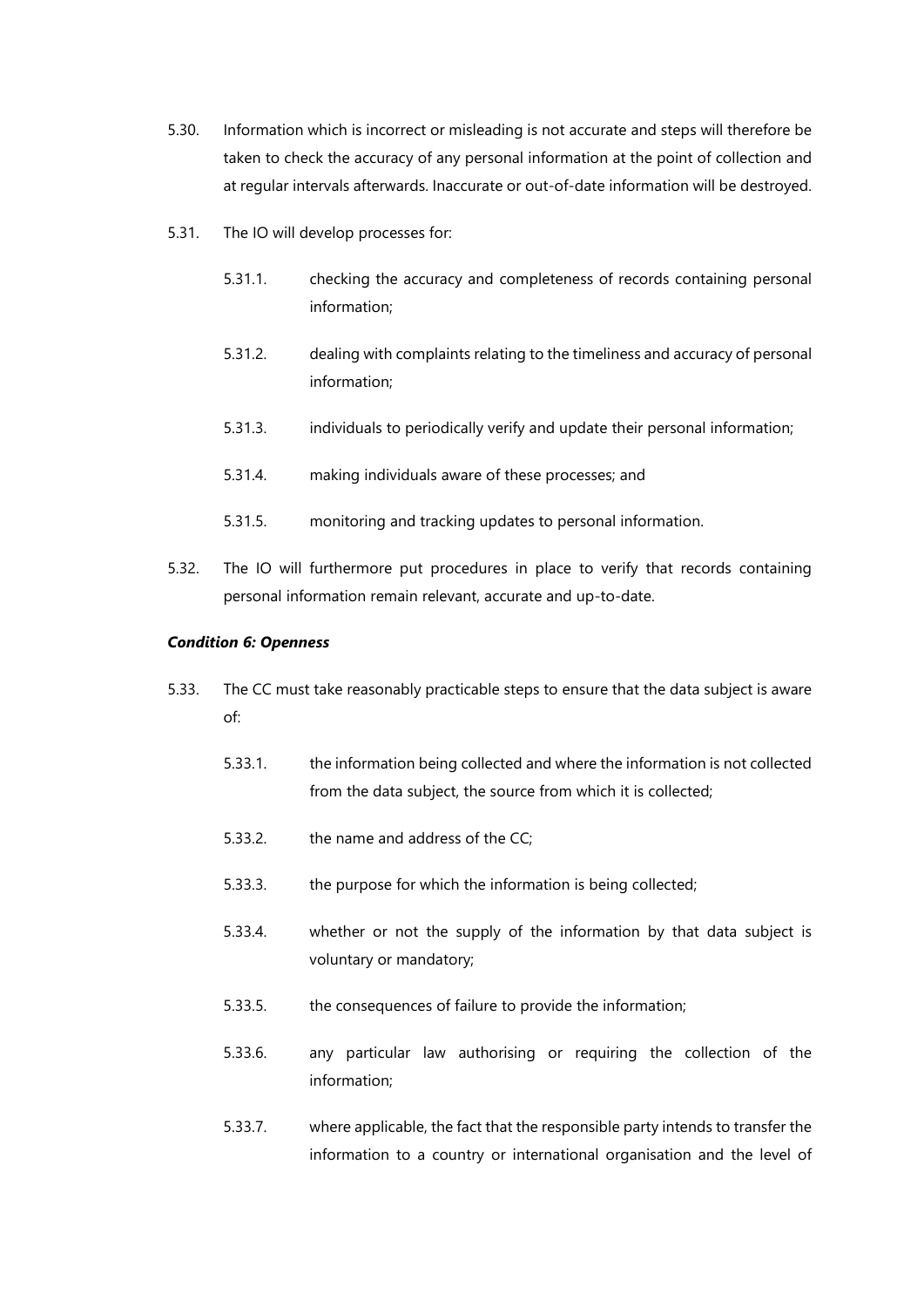protection afforded to the information by that country or international organisation;

- 5.33.8. any further information such as the recipient or category of recipients of the information, the nature or category of the information and the existence of the right of access to and the right to rectify the information collected;
- 5.33.9. the existence of the right to object to the processing of personal information; and
- 5.33.10. the right to lodge a complaint to the Regulator and the contact details of the Regulator,
- 5.33.11. which is necessary, having regard to the specific circumstances in which the information is or is not to be processed, to enable processing in respect of the data subject to be reasonable.
- 5.34. By law all organisations in South Africa are required to have a PAIA manual which outlines to the public:
	- 5.34.1. the categories of personal information collected by the CC;
	- 5.34.2. the purpose of processing such personal information;
	- 5.34.3. description of the categories of data subjects and of the information or categories of information relating thereto;
	- 5.34.4. the recipients or categories of recipients to whom the personal information may be supplied;
	- 5.34.5. planned transborder flows of personal information; and
	- 5.34.6. a general description of information security measures to be implemented by the CC.
- 5.35. For staff, an Internal Privacy Notice describes how the CC will collect and use personal information about its staff during and after its working relationship with them.
- 5.36. The CC will keep all personal information secure against the risk of loss, unauthorised access, interference, modification, destruction or disclosure and conduct regular risk assessments to identify and manage all reasonably foreseeable internal and external risks to personal information under its control.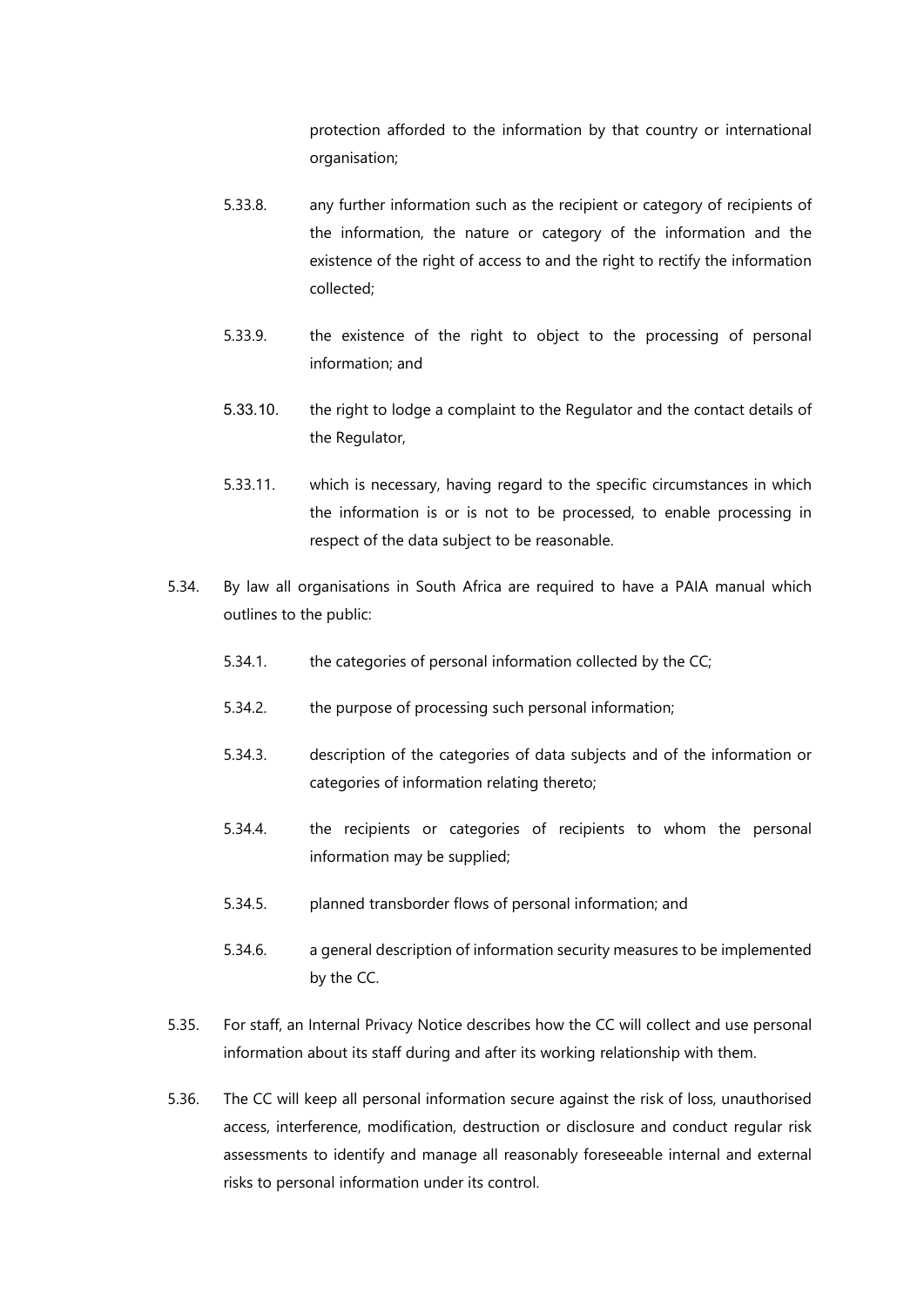- 5.37. The CC may appoint a third party specialist to secure the integrity of the personal information under its control.
- 5.38. Duty in Respect of Operators
	- 5.38.1. Operators (i.e. third parties which may further process personal information collected by the CC) may include external consultants and persons who clear the payment instructions of the CC's clients.
	- 5.38.2. The CC will implement the following key obligations in respect of operators:
		- (i) The operator may not process personal information on behalf of the CC without the knowledge and authorisation of the CC;
		- (ii) The CC will ensure that the operator implements the security measures required in terms of Condition 7: Security Safeguards;
		- (iii) There will be a written contract in place between the CC and the operator which requires the operator to maintain the confidentiality and integrity of personal information processed on behalf of the CC, and
		- (iv) If the third party is located outside of South Africa, the CC will consult the IO.
- 5.39. Duties in Respect of Security Compromises

In the event that personal information has been compromised, or if there is a reasonable belief that a compromise has occurred, the CC will comply with its Security Compromises Policy.

#### <span id="page-10-0"></span>*Condition 8: Data subject participation*

- 5.40. Request for Information
	- 5.40.1. The CC recognises that a data subject has the right to request the CC to confirm, free of charge, whether or not it holds personal information about the data subject and request The CC to provide a record or a description of the personal information held, including information about the identity of all third parties, or categories of third parties, who have, or have had, access to the information at a prescribed fee.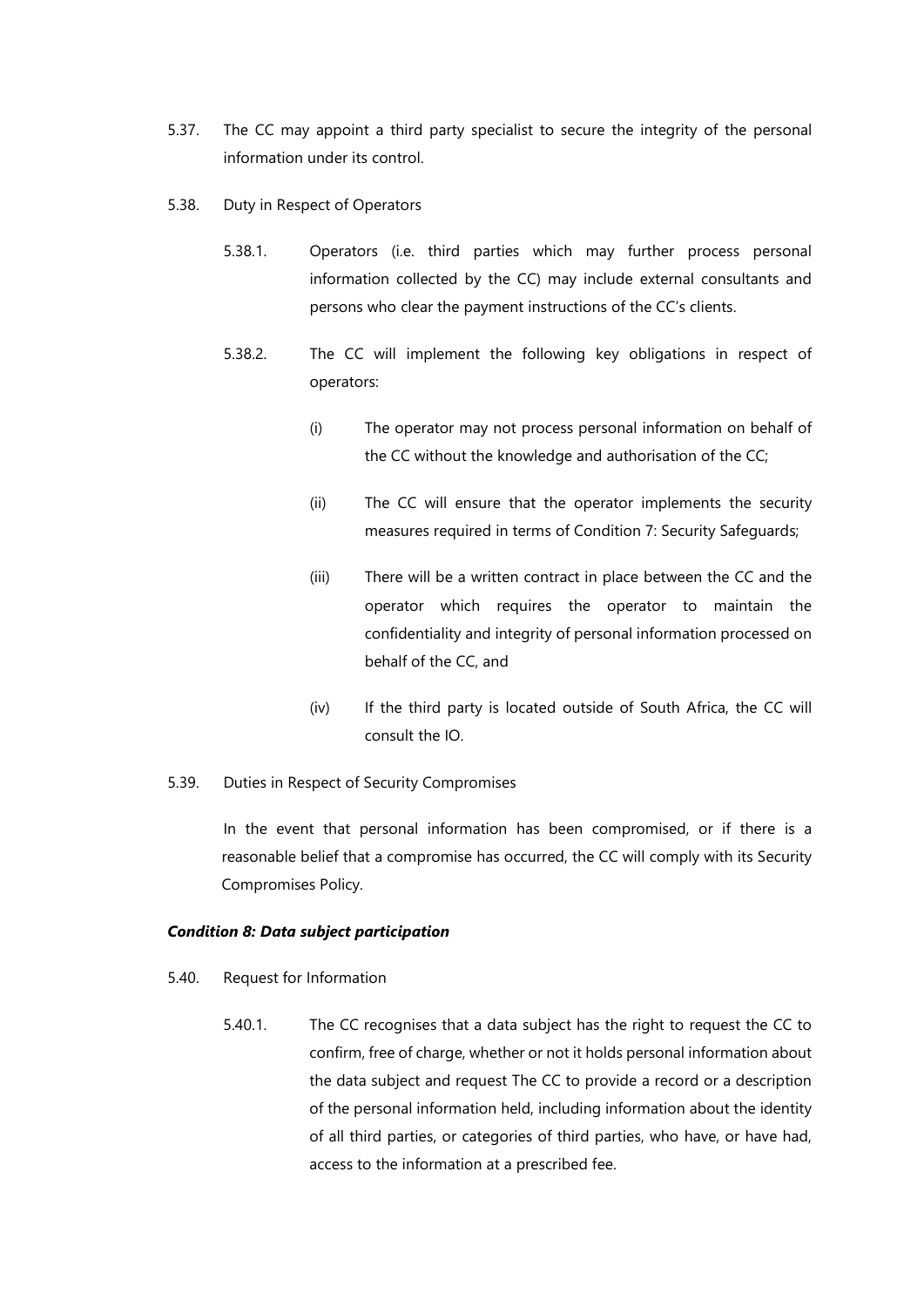- 5.40.2. All users will comply with the CC's Subject Access Request Policy in respect of any access to personal information requests by data subjects.
- 5.41. Request to Correct or Delete

The data subject may request IO to:

- 5.41.1. correct or delete personal information relating to the data subject in its possession or under its control that is inaccurate, irrelevant, excessive, misleading or obtained unlawfully; or
- 5.41.2. destroy or delete a record of personal information about the data subject that the CC is no longer authorised to retain.

The CC will provide credible proof to the individual of the action that has been taken in response to the request.

If any changes to the personal information will have an impact on any decisions to be made about the individual, The CC will inform all third parties to whom the information has been disclosed, including any credit bureaus, of such changes.

### <span id="page-11-0"></span>**6. FAIR AND LAWFUL PROCESSING**

- 6.1. POPIA is intended not to prevent the processing of personal information, but to ensure that it is done fairly and without adversely affecting the rights of the data subject.
- 6.2. For personal information to be processed lawfully, certain requirements have to be met. These include, *inter alia*, requirements that the data subject has consented to the processing, or that the processing is necessary for the legitimate interest of the responsible party or the party to whom the personal information is disclosed. In most cases when special personal information is being processed, the data subject's explicit consent to the processing of such information will be required.
- 6.3. Personal information about users may be processed for legal, personnel, administrative and management purposes and to enable the CC to meet its legal obligations as an employer, for example to pay users, monitor their performance and to confer benefits in connection with their employment.
- 6.4. Personal information about clients, suppliers and other third parties may be processed for the following purposes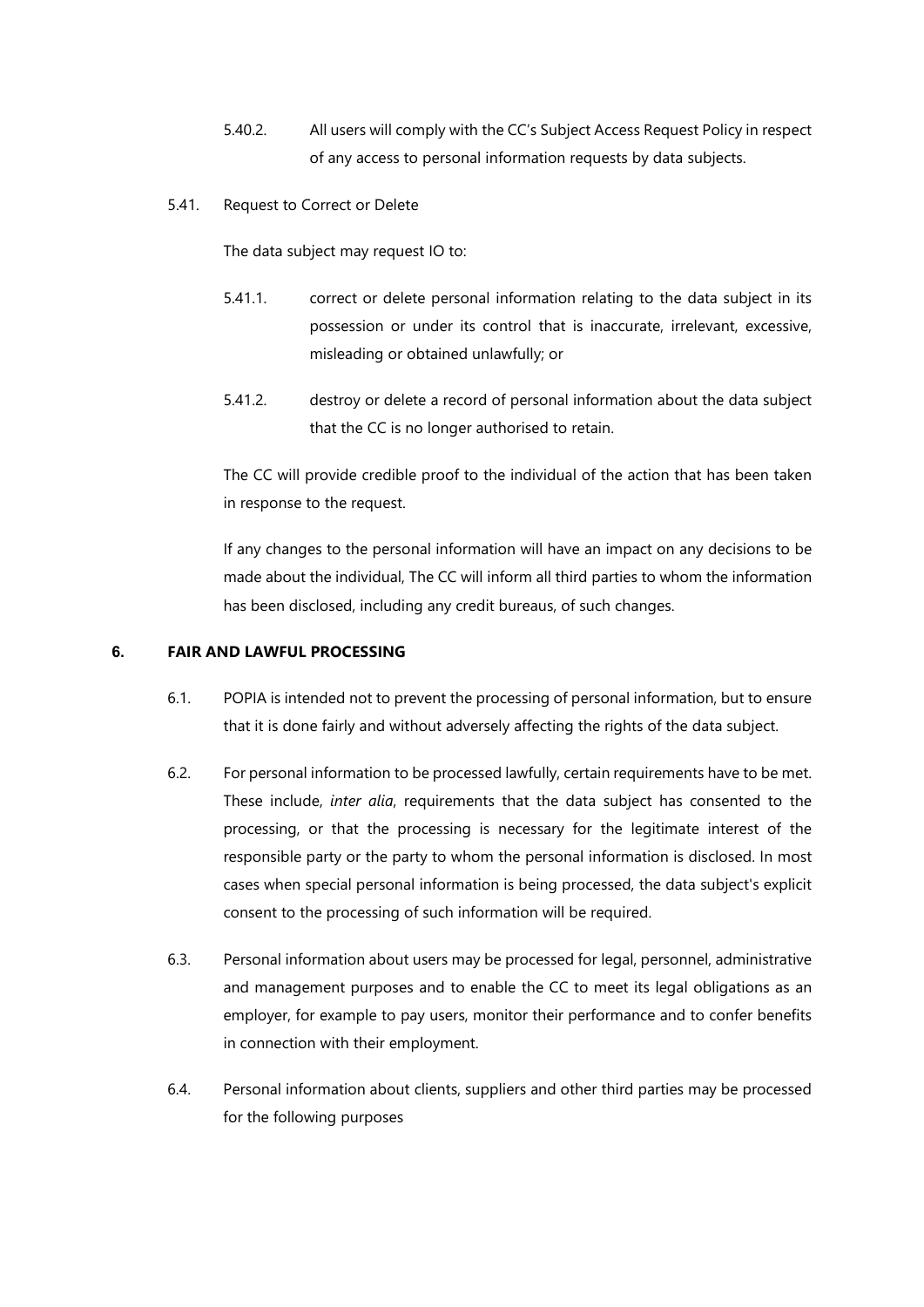- 6.4.1. Making applications for regulatory approvals, including licences and certificates of suitability;
- 6.4.2. Monitoring compliance with contractual obligations;
- 6.4.3. Monitoring and ensuring compliance with applicable legislation;
- 6.4.4. Monitoring and ensuring compliance with licence conditions, and
- 6.4.5. Measuring and promoting B-BBEE compliance.

# <span id="page-12-0"></span>**7. PROCESSING IN LINE WITH DATA SUBJECTS' RIGHTS**

- 7.1. Personal information will be processed in line with data subjects' rights. Data subjects have a right to:
	- 7.1.1. request access to any personal information held about them by the CC;
	- 7.1.2. prevent the processing of their personal information for direct-marketing purposes;
	- 7.1.3. ask to have inaccurate personal information amended; and
	- 7.1.4. object to any decision that significantly affects them being taken solely by a computer or other automated process.

# <span id="page-12-1"></span>**8. PROVIDING INFORMATION TO THIRD PARTIES**

- 8.1. Users dealing with enquiries from third parties should be careful about disclosing any personal information held by the CC. In particular they should:
	- 8.1.1. check the identity of the person making the enquiry and whether they are legally entitled to receive the information they have requested;
	- 8.1.2. suggest that the third party puts their request in writing so the third party's identity and entitlement to the information may be verified;
	- 8.1.3. refer to the IO for assistance in difficult situations; and
	- 8.1.4. where providing information to a third party, do so in accordance with the eight processing conditions.